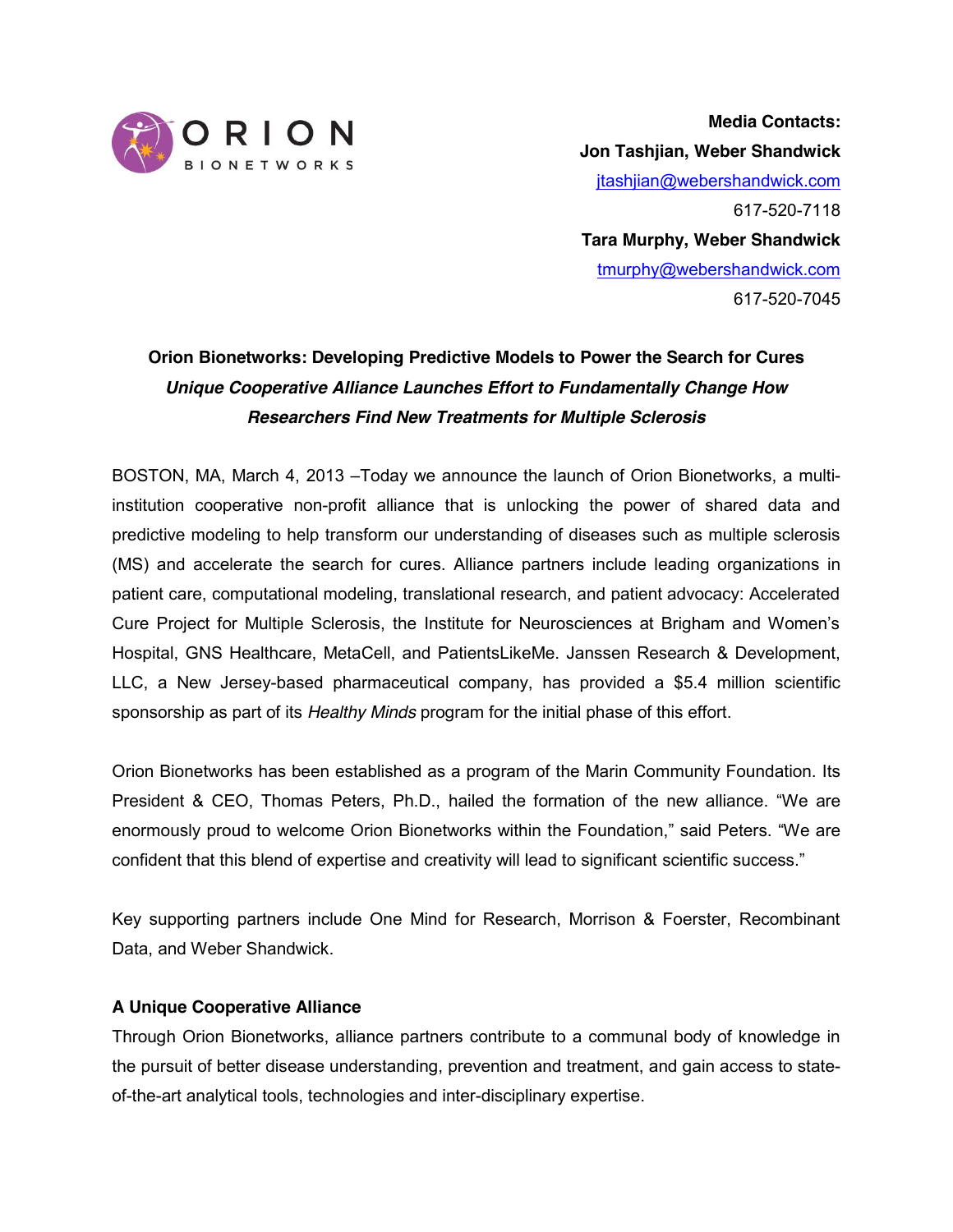Initially, Orion Bionetworks will focus on integrating clinical, biomarker and imaging data with rich real-world patient data from existing, independent databases of over 7,000 people with MS into a causal computational disease model.

PatientsLikeMe Co-Founder and Chairman Jamie Heywood said, "This silo-breaking initiative allows data from disparate sources, including our patient network of thousands of individuals who monitor their health and share their MS symptom and treatment information, to be analyzed in a way that will transform future discoveries and maximize the benefit for all."

## **Computational Modeling**

Computational modeling, or biosimulation, is an emerging research platform that has the potential to transform our understanding of human biology and predict which individual or environmental factors influence the development and progression of disease. Application of sophisticated modeling and simulation technologies for drug discovery and development could help the healthcare industry overcome the current economic and product pipeline challenges it faces in a number of therapeutic areas including neuroscience.

Orion Bionetworks is creating a framework to advance causal disease models by supporting the creation of new computational tools and communities and facilitating their access to integrated, large-scale, diverse biological and clinical data from registries and repositories.

"By bringing together this multidisciplinary group of collaborators and enabling the sharing of integrated clinical and 'omics data, Orion Bionetworks could help realize the promise of computational modeling in disease research," said Iya Khalil, Executive Vice President and Co-Founder of GNS Healthcare, one of the alliance members. "Causal models learned directly from data will help us understand the biology of the disease and predict which approach to treatment will work for individual patients. This could accelerate the search for cures."

### **Advancing Understanding of Multiple Sclerosis**

Orion Bionetworks' initial focus is multiple sclerosis. MS affects over 2.5 million individuals worldwide. It is an exceedingly complex spectrum of diseases that involves both acute inflammation and chronic, progressive neurodegeneration in the brain and spinal cord. Physicians are challenged with managing patients whose course ranges from mild disease with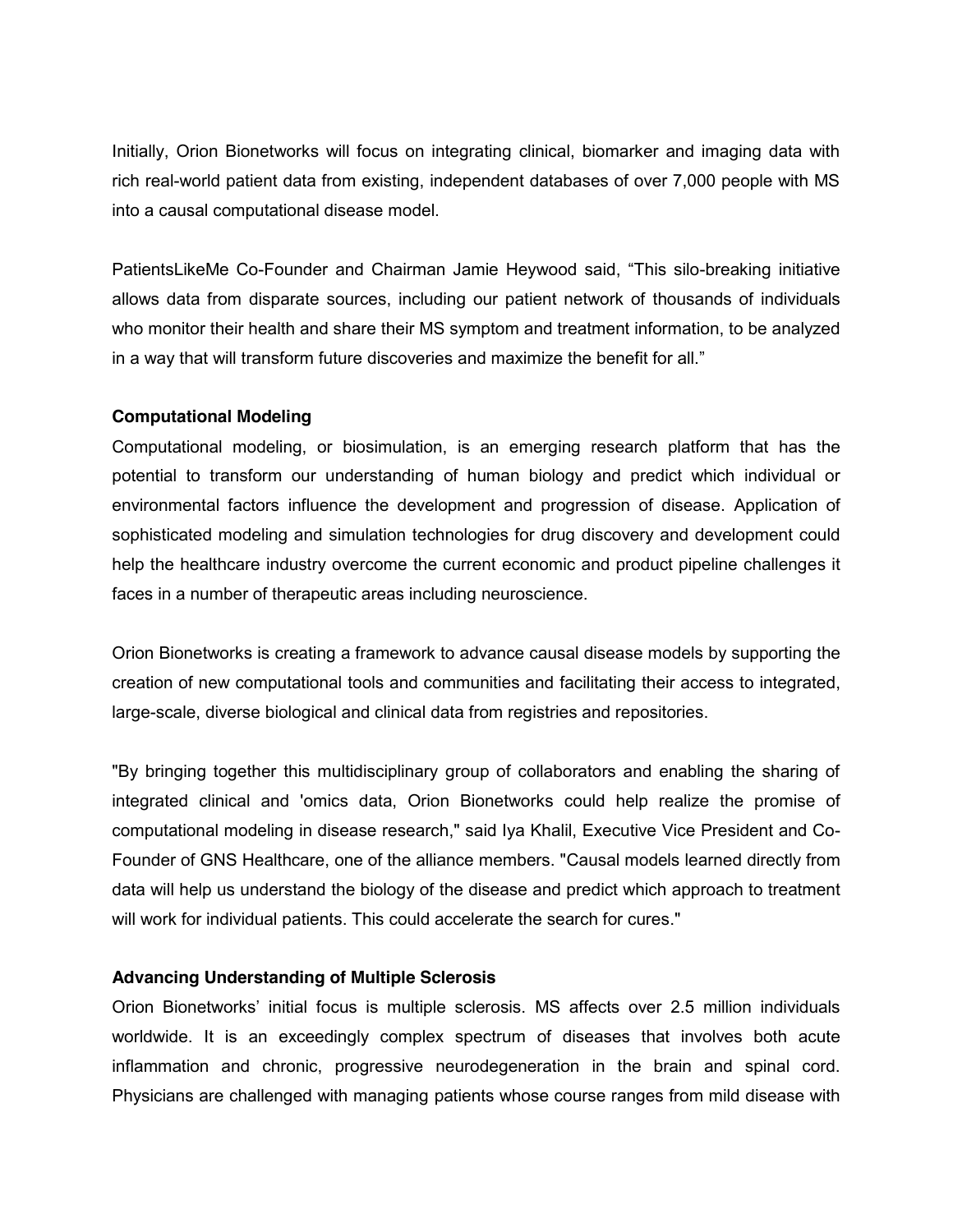modest levels of disability to a small number of treatment-refractory cases with profound disability. Currently, no one can predict an individual patient's course or whether they will respond to a prescribed therapy. Further, while we can suppress the inflammatory component of MS to some extent, there is no treatment for its neurodegenerative component and no treatment that cures a patient. Thus, this unpredictable illness takes a tremendous toll on patients and their families. However, with recent advances in biomedical science and analytic methods, MS is uniquely ready for the new tools of predictive modeling, which can integrate diverse datasets and answer critical questions beyond the reach of individual research efforts.

"The path forward is clear: through Orion Bionetworks, one large dataset of patients can be explored very deeply with all available platforms to create a reference atlas of MS," said Philip De Jager, MD, PhD, a physician researcher at the Institute for Neurosciences at Brigham and Women's Hospital. "With such an atlas of MS, we can chart a route forward towards the personalization of MS care and the targeting of MS-related neurodegeneration."

Additional information on the organization and partnership opportunities is available on the organization's website, [www.orionbionetworks.org.](http://www.orionbionetworks.org/)

### **About Marin Community Foundation**

The Marin Community Foundation (MCF) is based in Novato, Marin County, California. With assets totaling nearly \$1.5 billion, it is one of the largest community foundations in the United States. MCF has a long history of supporting neuroscience research and development, including the establishment and continuing support of the Buck Institute for Research in Aging, the nation's first independent research facility focused solely on understanding the connection between aging and chronic disease.

For more information on Marin Community Foundation, visit [http://www.marincf.org.](http://www.marincf.org/)

#### **About Our Sponsor**

Janssen Research & Development, LLC, the sponsor of Orion Bionetwork's multiple sclerosis project, is focused on the discovery and development of innovative medicines that ease patients' suffering and solve important unmet medical needs. The company identifies the biggest unmet medical needs and matches them with the best science, internal or external, to find solutions for patients worldwide. Janssen is working to bring innovative, effective treatments in five therapeutic areas: cardiovascular and metabolism, immunology, infectious diseases and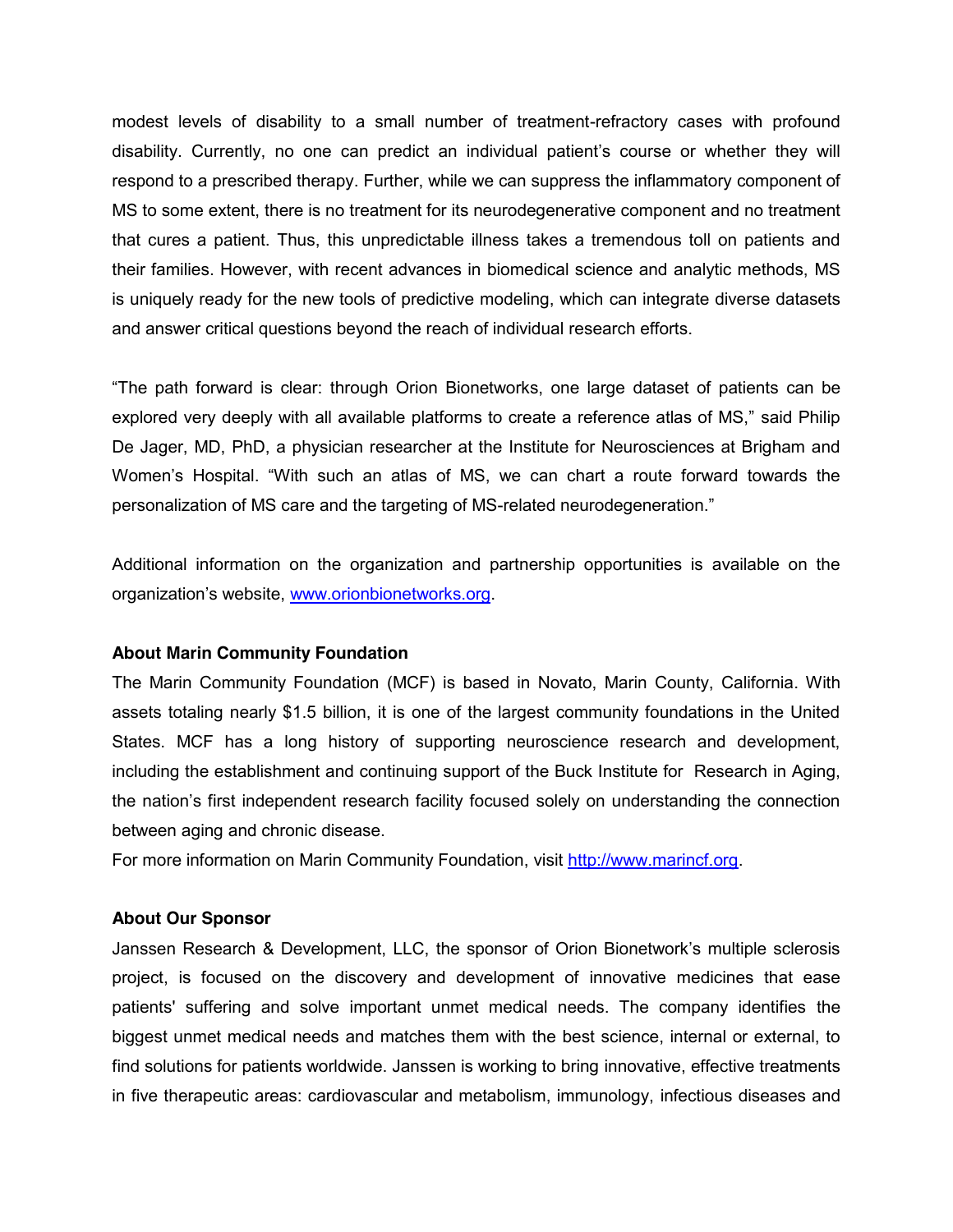vaccines, neuroscience, and [oncology.](http://oncology.janssenrnd.com/) Janssen's interests in integrated care for brain diseases have a direct connection to the Janssen *Healthy Minds* program, launched in 2011 to encourage collaboration among biotechnology, pharmaceutical and public-sector organizations to accelerate the discovery of new therapeutic solutions for neurologic and brain diseases.

# **About Accelerated Cure Project for Multiple Sclerosis**

ACP-MS is a nonprofit organization whose mission is to accelerate research efforts to improve the quality of life for people with multiple sclerosis, to cure the disease and, ultimately, prevent it.

# **About Institute for Neurosciences at Brigham and Women's Hospital**

The Institute for Neurosciences Brigham and Women's Hospital is a world-renowned leader in research into the mechanism of brain diseases and in developing innovative treatments for patients affected by a broad spectrum of neurologic and psychiatric diseases.

# **About GNS Healthcare**

GNS Healthcare is a big data analytics company that has developed a scalable approach for the discovery of what works in healthcare, and for whom. Our analytics solutions are being applied across the healthcare industry: from pharmaceutical and biotechnology companies, health plans and hospitals, to integrated delivery systems, pharmacy benefits managers, and accountable care organizations.

# **About MetaCell**

MetaCell is a systems biology informatics and consulting company operating in the open science space. Its mission is to integrate and organize biophysical information into predictive computational models of living systems. By merging knowledge from different scales, MetaCell enables a greater understanding of complex biological systems through beautiful software interfaces.

# **About PatientsLikeMe**

PatientsLikeMe is a patient network that helps improve lives and a real-time research platform that advances medicine. Through the network, patients connect with others who have the same disease or condition and track and share their own experiences. In the process, they generate